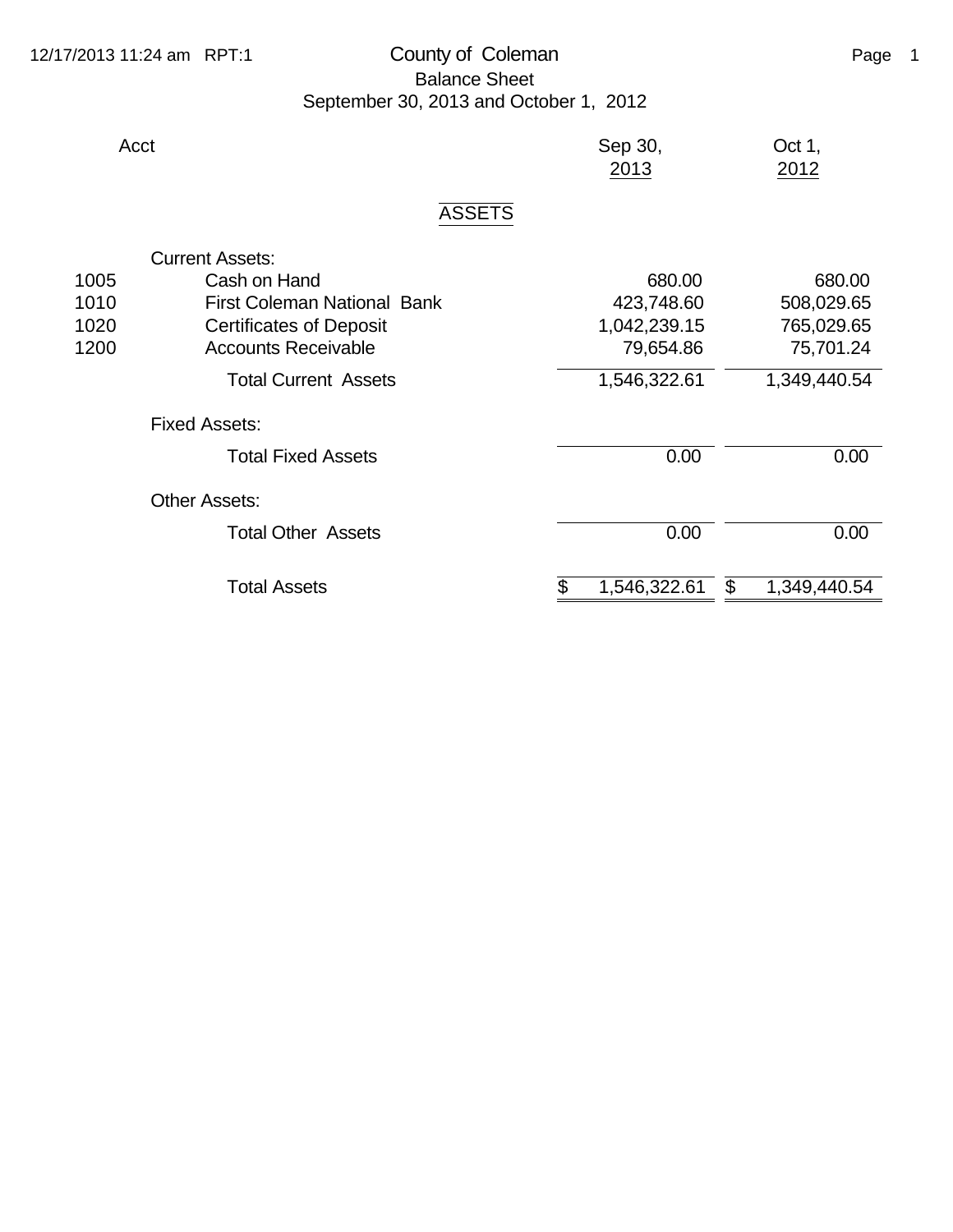## 12/17/2013 11:24 am RPT:1 County of Coleman Counter County of Love County of Lage 2 Balance Sheet September 30, 2013 and October 1, 2012

| Acct | Sep 30, | Oct 1, |
|------|---------|--------|
|      | 2013    | 2012   |

## Liabilities & Equity

|      | Liabilities:                          |             |            |
|------|---------------------------------------|-------------|------------|
| 2000 | <b>Accounts Payable</b>               | 195,864.80  | 56,466.23  |
| 2015 | Insurance Payable                     | 2.52        | 0.00       |
| 2016 | Guardian Insurance Payable            | (0.27)      | 0.00       |
| 2030 | <b>Birth Certificate Fees</b>         | 95.40       | 99.00      |
| 2040 | Marriage License Fees                 | 312.50      | 510.00     |
| 2045 | D.P.S. Arrest Fees                    | 178.00      | 212.00     |
| 2050 | T.P.W. Arrest Fees                    | 39.42       | 10.00      |
| 2056 | <b>EMS Trauma Fund</b>                | 344.13      | 164.70     |
| 2076 | Juror Reimbursement Fee               | 834.37      | 963.90     |
| 2078 | <b>Judicial Support Fee-Criminal</b>  | 1,551.10    | 1,462.50   |
| 2079 | <b>Judicial Support Fee-Civil</b>     | 1,753.50    | 1,753.50   |
| 2080 | <b>Bail Bond Fees</b>                 | 762.30      | 634.50     |
| 2105 | 1-1-04 Forward Fees                   | 9,027.75    | 10,151.10  |
| 2106 | Criminal -Judicial Fund               | 41.16       | 130.00     |
| 2107 | Probate - Judicial Fund               | 320.00      | 160.00     |
| 2108 | <b>Civil-Judicial Fund</b>            | 360.00      | 160.00     |
| 2110 | <b>State Traffic Fee</b>              | 4,218.00    | 4,702.50   |
| 2111 | <b>D.Court Filing Fees-Divorce</b>    | 671.25      | 402.75     |
| 2112 | D.Court Filing Fees-Other             | 1,027.00    | 1,412.50   |
| 2116 | <b>District Court-Family Fee</b>      | 0.00        | 40.00      |
| 2118 | Indigent Defense Fee                  | 163.33      | 18.00      |
| 2119 | <b>Time Payment Fees</b>              | 297.23      | 312.50     |
| 2121 | Justice Court-Indigent                | 53.20       | 9.50       |
| 2123 | County Court Civil-Indigent           | 85.50       | 38.00      |
| 2124 | Probate-Indigent                      | 76.00       | 38.00      |
| 2127 | <b>Indigent Legal Services Fee</b>    | 296.87      | 368.12     |
| 2128 | Drug Court Program                    | 314.70      | 308.79     |
| 2129 | <b>Moving Violation Fees</b>          | 6.16        | 0.18       |
| 2179 | <b>DistClrk Criminal Indigent Fee</b> | 0.00        | 7.20       |
| 2500 | Notes Payable-F.C.N.B.                | 0.00        | 85,689.48  |
| 2510 | N. P. - Caterpillar Financial         | 296,334.35  | 327,788.08 |
| 2520 | Notes Payable-CAT Financial           | 213,128.27  | 0.00       |
| 2530 | Notes Payable-CAT Financial Co        | 52,667.19   | 0.00       |
|      | <b>Total Liabilities</b>              | 780,825.73  | 494,013.03 |
|      | Equity:                               |             |            |
| 3005 | <b>FUND BALANCES</b>                  | 855,427.51  | 855,427.51 |
| 3010 | <b>Current Year Earnings</b>          | (89,930.63) | 0.00       |
|      | <b>Total Equity</b>                   | 765,496.88  | 855,427.51 |